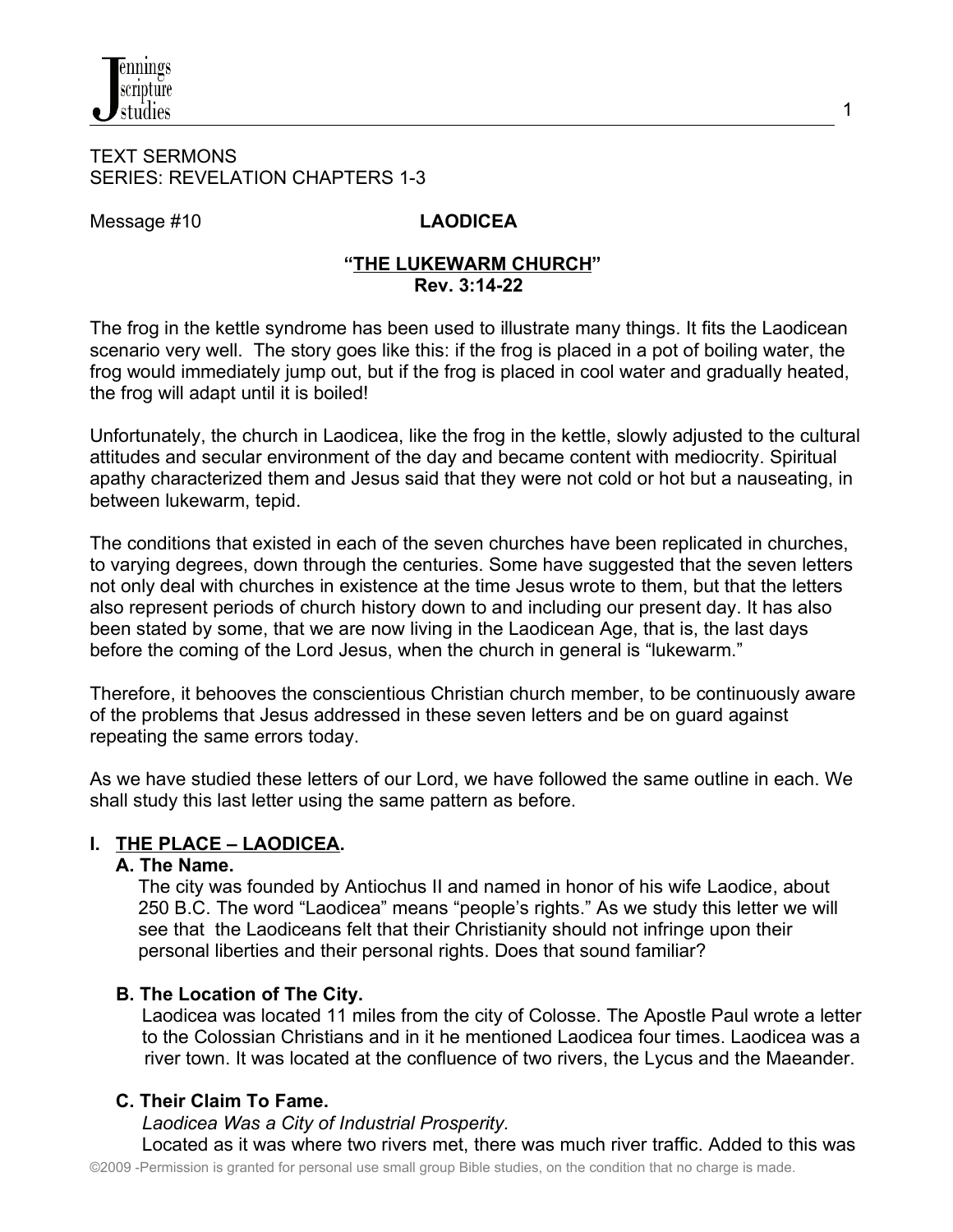the advantage of three roads that crossed Asia Minor intersecting in Laodicea. It was a busy commercial hub. In addition, Laodicea was a center of the woolen industry. The surrounding countryside was famous for a certain breed of black-wooled sheep. This wool was known for its softness and glossiness and was in great demand.

## *Laodicea Was A Banking Center.*

 One of its claims to fame lay in the fact that it was the center of the banking business in Asia Minor. In other words, it was the Ft. Knox of Asia Minor. Cicero, the Roman writer, in one of his letters, mentions that he exchanged currency there on one occasion.

# *Laodicea Was a Well-Known Medical Center.*

It was famous for two kinds of medicine. One was an ointment for the ears and the other was a medication for the eyes. More about this later.

To summarize, prosperity made the citizens of Laodicea very self-sufficient and independent entrepreneurs. The church had not impacted society, but society had impacted it. They had not transformed their environment, but their environment had transformed them.

# **II. THE POSTURE OF CHRIST.**

"And to the angel of the church of the Laodiceans write, 'These things says the Amen, the Faithful and True Witness, the Beginning of the creation of God…." (Rev.3:14)

### **A. "The Amen"** – v.14

 The word "amen" is used to guarantee a statement as being absolutely true. To call Jesus the "Amen" is therefore to say He is the personification of the truth of God.

### **B. "The Faithful and True Witness**." v.14

 The Lord Jesus is referred to with the same words in Rev.1:5 – "And from Jesus Christ, who is the faithful witness." Jesus will witness only what is true concerning the situation in this church.

### **C. "The Beginning of the Creation of God."** v.14

 In Colossians chapter one, we read that all things originate and orbit in Christ. (Col.1:17-18) Therefore, in the same vein, He is reminding the church in Laodicea that they had their beginning in Him and in Him alone could they fulfill their destiny.

 His posture projected in His letter to this church is one that communicates to the church that what He has to say to them is absolutely correct, in every aspect, and they are responsible and accountable to Him Who is the Head of the church.

# **III. THE PRAISE FOR THE CHURCH.**

 There is no praise for this church. There was no praise for the church in Sardis and there is no praise for the church in Laodicea. There was nothing that was praiseworthy, nothing about which He could commend them. They were meeting, going through the motions, carrying out their programs but nothing they were doing was pleasing to the One Who died for the church, Who is the Head of the Church. What a sad commentary!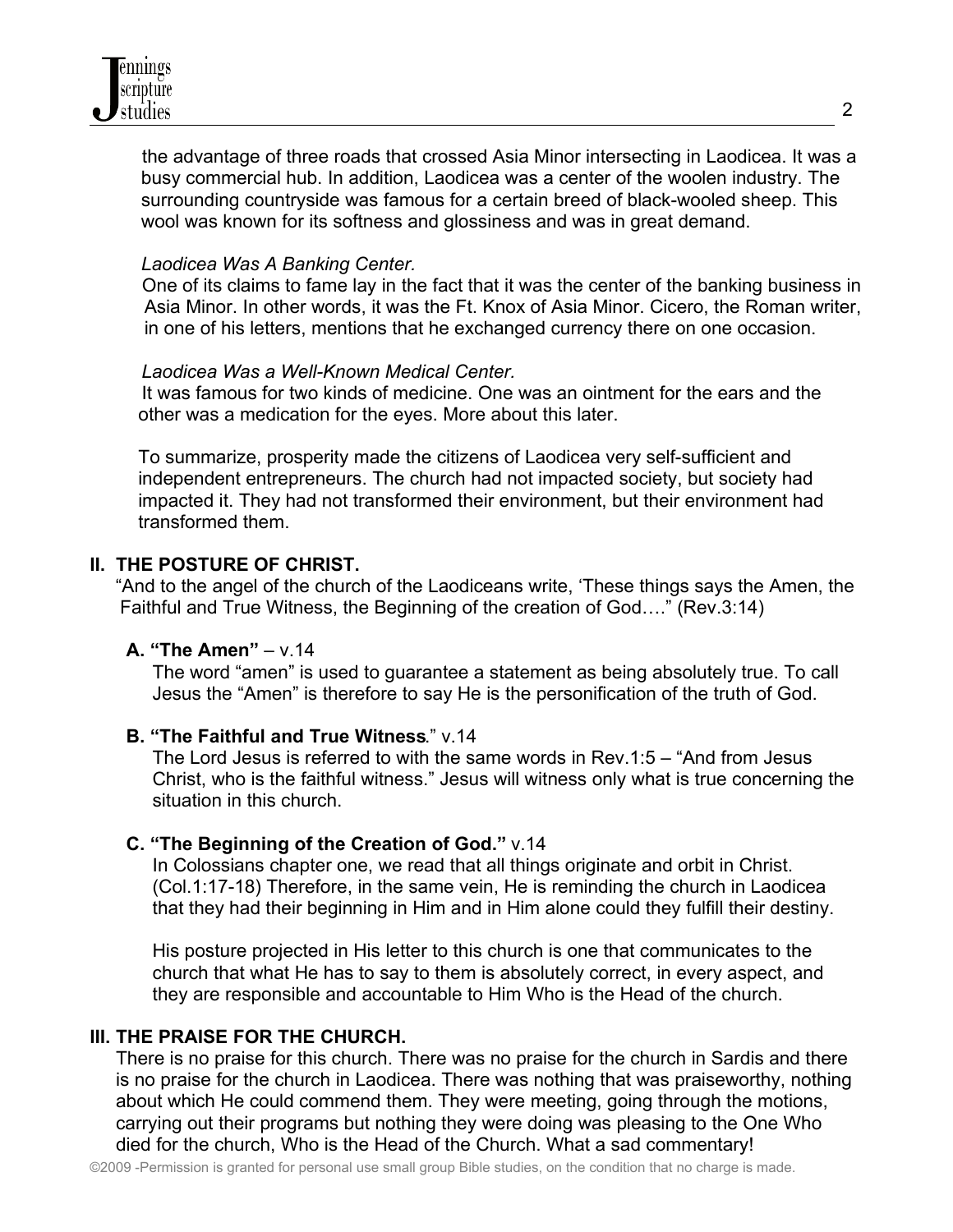

Externally the church appeared to be prosperous and looked as if they did not need anything, but they were in need of a revival for their survival. Remember this when you see churches advertised and extolled as great, that: "All is not gold that glitters!" Praise for a church by persons on earth does not impress the Lord Jesus.

#### **IV. THE PROBLEM IN THE CHURCH.**

This church was prosperous but problematic; affluent but apathetic; successful in the eyes of men but sickening in the eyes of Jesus.

 Read about it for yourself: "I know your works, that you are neither cold nor hot. I could wish you were cold or hot. So then, because you are lukewarm, and neither cold nor hot, I will vomit you out of My mouth. Because you say, 'I am rich, have become wealthy, and have need of nothing'—and do not know that you are wretched, miserable, poor, blind, and naked." (Rev.3:15-17)

This is the most severe condemnation of a group of professing Christians in the entire New Testament. It is shocking, yes, even stunning that a true assembly of believers could be so devoid of any Christian graces. It just shows how subtle and inoculating sin is and how innocuous is sin in the nostrils of the Lord. Let us take Jesus' analysis of this church statement by statement:

#### **A. "I know your works, that you are neither cold nor hot…"**

The Christians in the Laodicea church were too cold to be called hot and too hot to be called cold. What, therefore, were they? Jesus said, "You are lukewarm." They were too bad to be called good and too good to be called bad. Instead of being either/or, they were neither/nor!

 The members of this church were lying to themselves and to each other. They were saying, "I'm ok, you're ok!" How many churches are there where the parishioners enter to attend services and exit in the same condition as they were before they went? No one on earth knows, but be assured that the One Who walks in the midst of the candlesticks knows! (Rev.1:17)

#### **B. "I could wish you were cold or hot…."**

Isn't it interesting that Jesus would rather see them "cold" if they were not going to be "hot"? Is He saying, "A cold Christian is better than a lukewarm one"? A cold Christian is easy to spot and so is a Christian on fire for God. But a lukewarm Christian blends in with the crowd and just goes along to get along, therefore, is a "blah!"

### **C. "So then, because you are lukewarm, and neither cold nor hot, I will vomit you out of My mouth. Because you say, 'I am rich, have become wealthy, and have need of nothing'—and do not know that you are wretched, miserable, poor, blind, and naked."**

The condition of this church was nauseating! When Jesus said He would "vomit" them out, the Greek verb used here is *"emesai"* and is the root of the English word "emetic" which is a drug that induces vomiting. Jesus literally said that this church nauseated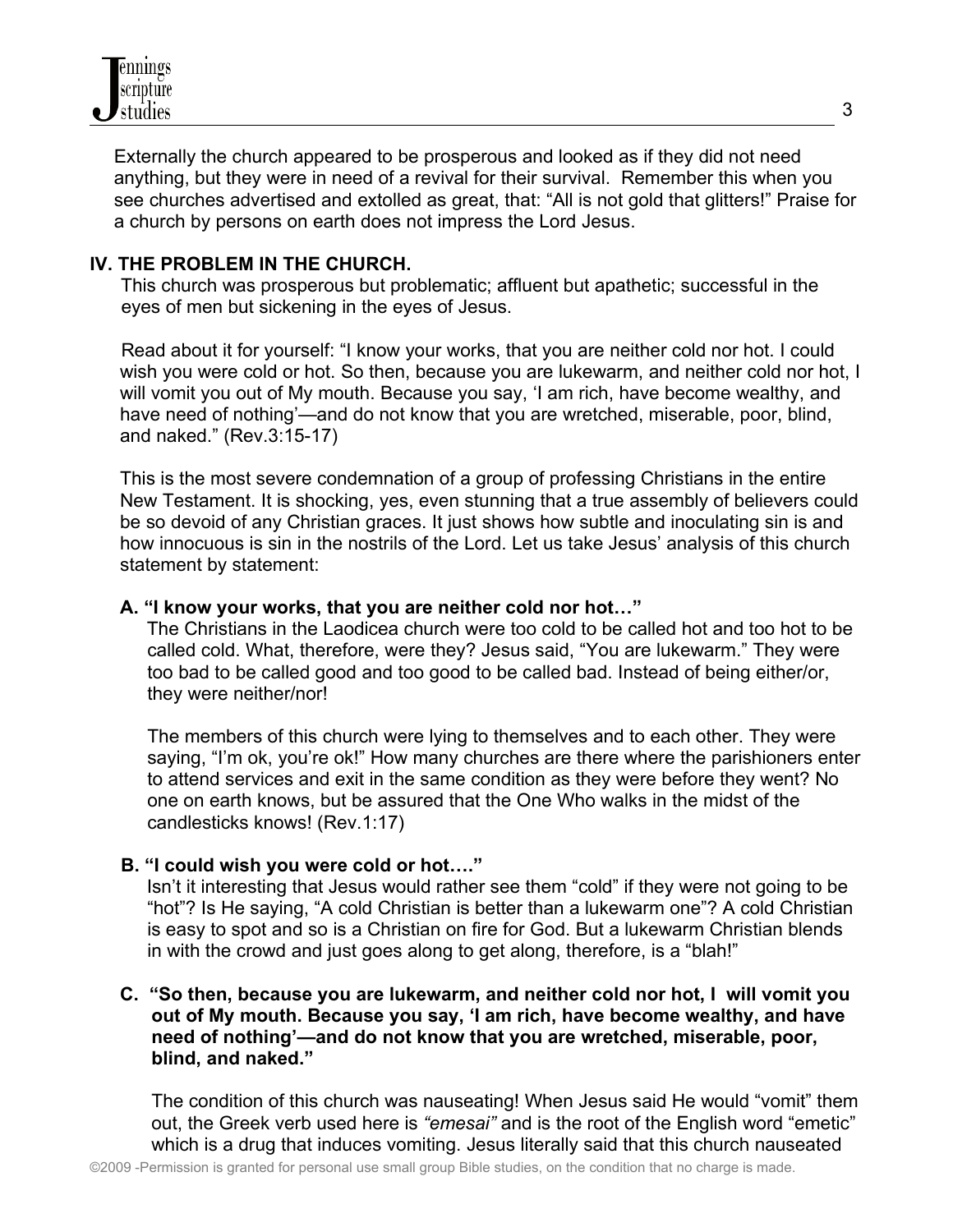Him. This statement would have registered forcefully with these people. Why?

 Jesus was probably referring to the drinking water in Laodicea. Upriver from Laodicea were located the hot springs of Hierapolis which was six miles to the north. In Hierapolis, the waters were hot and the people went there to take hot baths. But the water ran down to Laodicea from Hierapolis and by the time it reached Laodicea it was lukewarm. It is said that visitors to the city of Laodicea, who were not accustomed to the lukewarm drinking water, literally vomited when they drank it. Jesus used this analogy when He was writing to the church in Laodicea about how their spiritual condition affected Him.

# **D. "Because you say, 'I am rich, have become wealthy, and have need of nothing' and do not know that you are wretched, miserable, poor, blind, and naked."** v.17

 As we saw earlier, Laodicea was a city of great wealth. It was the banking center and well known for its affluence. History records that twice Laodicea had been destroyed by earthquakes. Once in 17 A.D. and another in 60 A.D. In the aftermath of the 17 A.D. destruction, the Roman Government financed the rebuilding of the city, but in 60 A.D. the city refused to receive assistance from the government and rebuilt the city from its own resources. Tacitus, the Roman historian, writes, "They arose from the ruins by the strength of their own resources."

 They were a self-sufficient city and that attitude spread into the church. Jesus said, "you say, 'I am rich, have become wealthy, and have need of nothing." (v.17) These people were proud, haughty and fiercely independent. The Laodicean Christians had been so influenced by their culture that their attitude was that they needed no help from man or God!

 Paul wrote to the Galatians, "if anyone thinks himself to be something, when he is nothing, he deceives himself." (Gal. 6:3) Many churches are suffering from illusions of grandeur.

 **Illust.** Nothing humbles us like seeing ourselves as God sees us. One of the most sobering evaluations by God is in Isaiah chapter one. God looked at Israel and said, "Alas, sinful nation, a people laden with iniquity, a brood of evildoers, Children who are corrupters! They have forsaken the LORD, they have provoked to anger The Holy One of Israel, they have turned away backward. Why should you be stricken again? You will revolt more and more. The whole head is sick, and the whole heart faints. From the sole of the foot even to the head, there is no soundness in it, but wounds and bruises and putrefying sores; they have not been closed or bound up, or soothed with ointment." (Isaiah 1:4-6)

 God's evaluation of Israel and Jesus' evaluation of the church in Laodicea are quite similar. Christians individually and churches corporately need to remember that "the LORD does not see as man sees; for man looks at the outward appearance, but the LORD looks at the heart." (I Sam.16:7) What divine scrutiny revealed in Israel and what Jesus saw in the church in Laodicea was so counter to what God expects when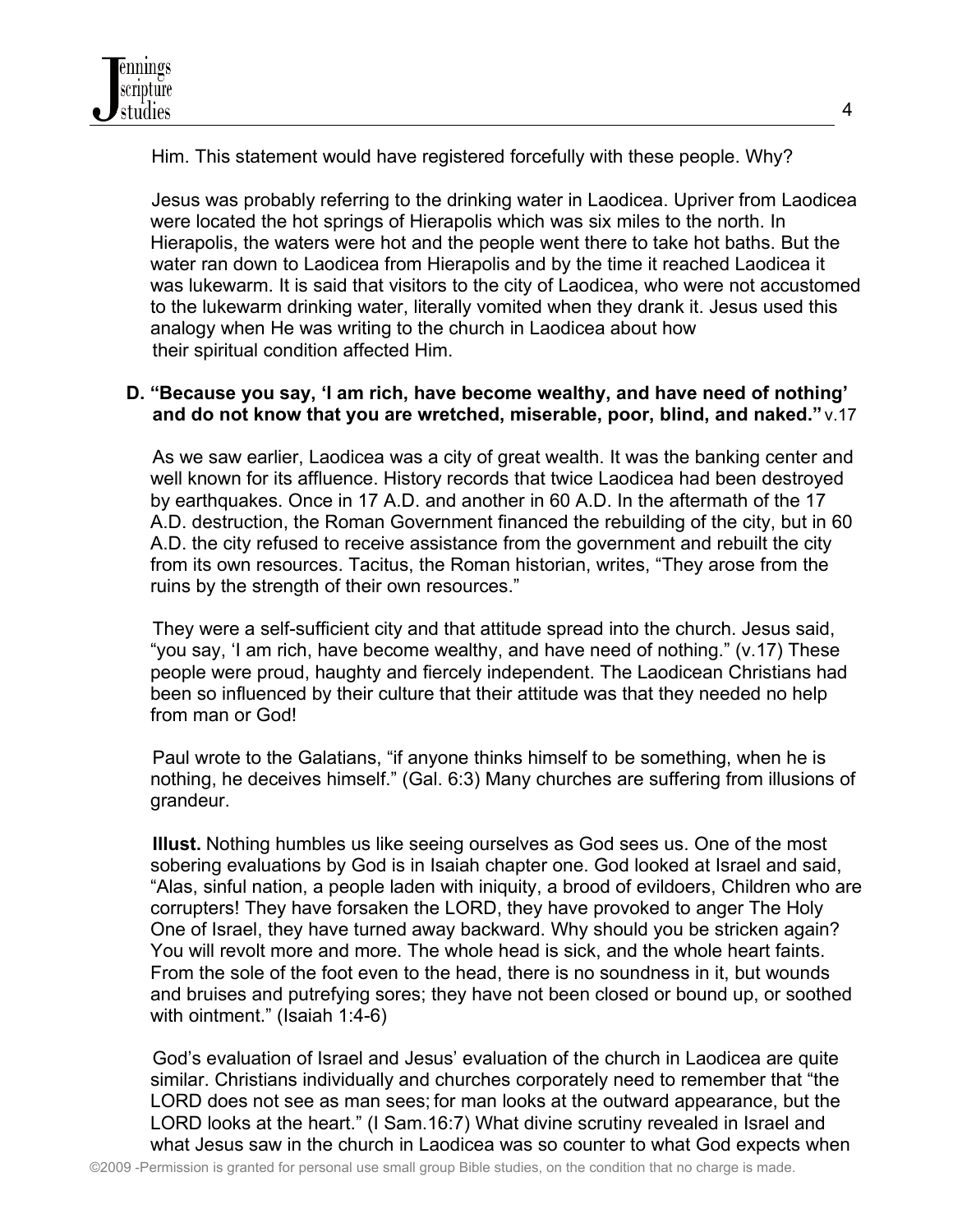

He inspects, that it indeed is sickening. Both conditions call for a prescription from the Great Physician.

# **V. THE PRESCRIPTION FOR THE CHURCH.**

 "I counsel you to buy from Me gold refined in the fire, that you may be rich; and white garments, that you may be clothed, that the shame of your nakedness may not be revealed; and anoint your eyes with eye salve, that you may see. As many as I love I rebuke and chasten. Therefore be zealous and repent." (Rev.3:18-19)

 The Lord Jesus prescribes the cure for their carnality. What was the cure for such a decadent church? Let us look carefully at His prescription:

**A. They Needed Heavenly Currency.** "Gold refined in the fire."

 What is the heavenly currency described as "gold refined in the fire"? Jesus was saying, "You need some fire time!" I Peter 1:7 speaks of our faith being tested by fire. Trials and testings have a way of refining us, of refocusing us. This church needed to be purified. A purified church is currency that purchases favor with heaven.

 **B. They Needed Heavenly Clothing.** "and white garments, that you may be clothed, that the shame of your nakedness may not be revealed…" They were well clothed in the eyes of people on earth, but in the eyes of heaven they were naked.

 The city of Laodicea and surrounding area was known for the clothing industry that produced clothing from the black wool of the sheep raised in the vicinity. This clothing was desired for its softness and glossiness. In view of this, the Head of the Church counsels them to obtain from Him "white garments." It is as if Jesus had said to this church, "You pride yourselves in the clothing you produce for the body and export, but your soul is bare." Later, in the book, John would record that the white garments represented the "righteousness of the saints." (Rev.19:8) These Christians in Laodicea, as well as all Christians, are positionally righteous but many are not practicing righteousness.

 **C. They Needed A Heavenly Cure.** "and anoint your eyes with eye salve, that you may see." They had spiritual eye trouble. Their gaze was earthward, not heavenward!

 Laodicea was famous for an eye medicine that was produced there. It was a famous powder that was exported in tablet form and the tablets were ground up and the mixture applied to the eyes. It was called "Phrygian powder." When Jesus counsels this church to "anoint your eyes with eye salve, that you may see," He was saying, "you are famous for your eye medicine which aids the physical eyes, but the eyes of your soul are blind." Peter reminds us all that he that "he who lacks these things is shortsighted, even to blindness, and has forgotten that he was cleansed from his old sins." (II Peter 1:9)

### **D. They Needed Heavenly Chastening.**

"As many as I love I rebuke and chasten. Therefore be zealous and repent." Notice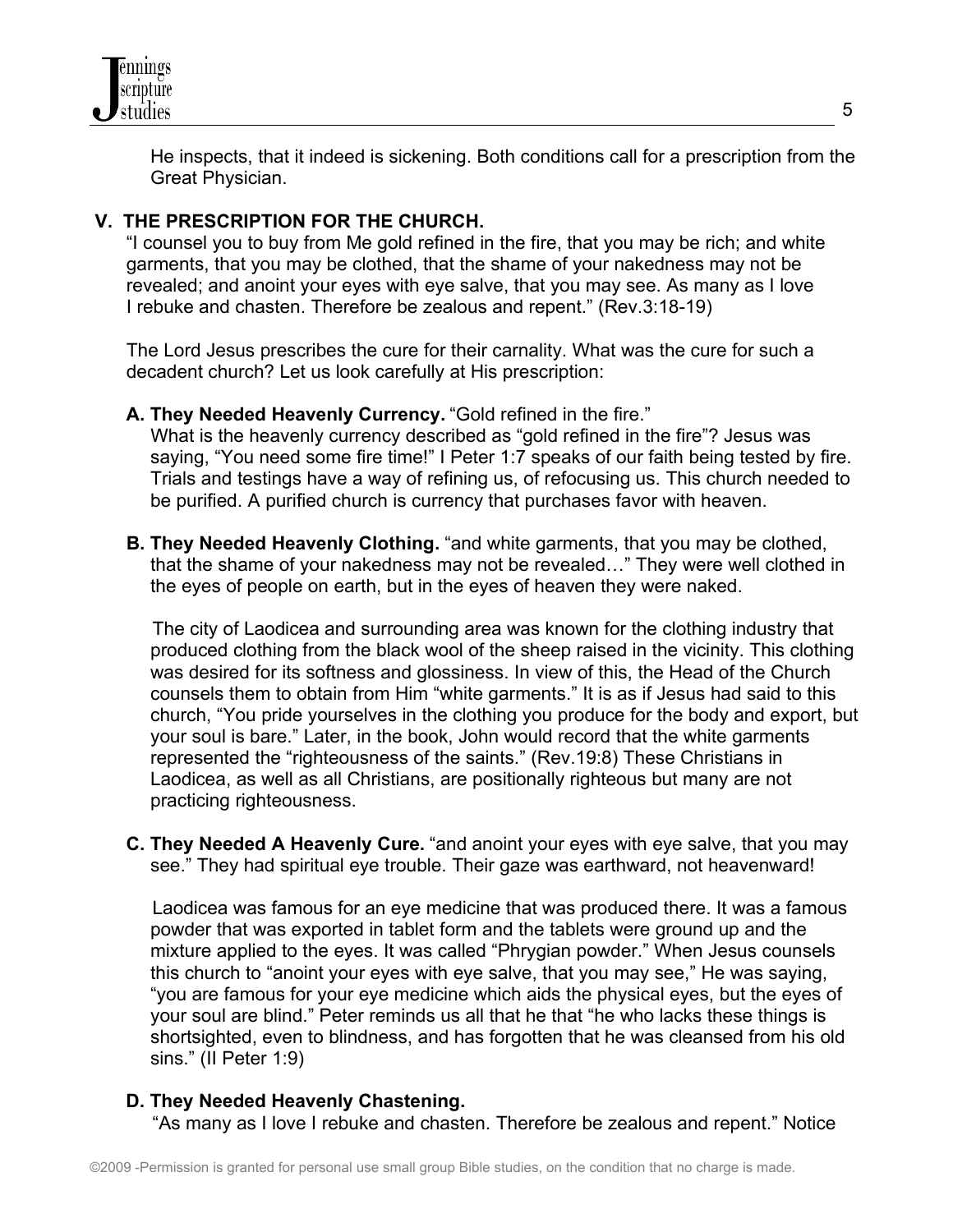

 that the Lord's prescription for those whom He loves is not to leave them alone in their decadent state but to rebuke and chasten them, which will bring true believers to repentance.

# **E. They Needed Heavenly Counsel.**

 "Therefore be zealous and repent." Earlier Jesus had said that they were neither cold nor hot. The word "hot" in the Greek is "zestos." This is the word from which the English word "zealous" comes. The root word of the Greek has the meaning of fervent heat or boiling. Jesus was saying to the Christians in Laodicea, "Get hot and repent." The Berkley translation renders it this way: "So burn with zeal and change your attitude."

 **Illust.** A daughter from out of state came to visit her very sick Father. She discovered that he had been going to the doctor but had no medicine in the house. She found the reason: he had a file folder full of prescriptions that he had not taken to the pharmacy! Like medical doctors today, Jesus' prescription would not remedy their spiritual sickness unless they followed His directives. So with present-day church members who hear Bible expositions, pack notebooks with jottings, file them away and forget them!

# **VI. THE PROMISE TO THE CHURCH.**

 "Behold, I stand at the door and knock. If anyone hears My voice and opens the door, I will come in to him and dine with him, and he with Me. To him who overcomes I will grant to sit with Me on My throne, as I also overcame and sat down with My Father on His throne." (Rev.3:20-21)

 There are, at the very minimum, two promises contained in verses 20 and 21. I will address the first part of verse 20 in the next message, but verse 20 also contains this promise:

### **A. The Promise That He Will Sit At Our Table.**

"I will come in to him and dine with him, and he with Me." This is the language of warm fellowship. He stands at the door awaiting our invitation to enter. He knocks, He awaits. If we open up to Him we will have the high and holy privilege of enjoying His companionship.

**Illust.** Charles H. Spurgeon said of the Laodicean church, "If we are growing chill, let us listen to this solemn rebuke. It will be terrible for us if we ever come to be loathed by our Lord on account of lukewarmness. This sin is common all around us, and we are very liable to it; let us pray for more grace, and, above all, let us open wide our hearts to Jesus to come in. One spiritual feast with Him will be of more service to us than all the groaning and moaning in the world. Come, Lord Jesus, and sup with us even now!"

# **B. The Promise That We Will Sit On His Throne.**

 **"**To him who overcomes I will grant to sit with Me on My throne, as I also overcame